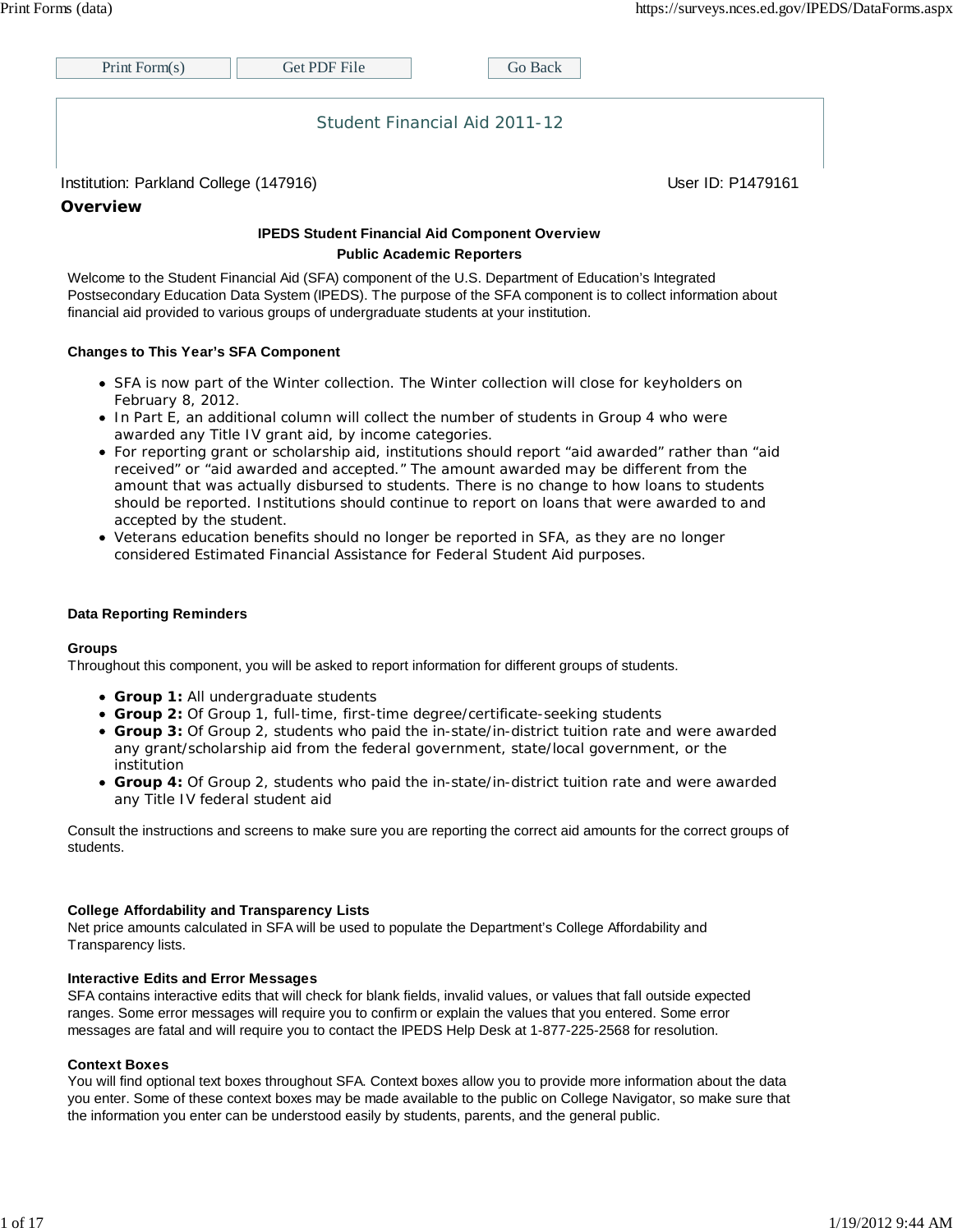#### **Resources**

- To download the survey materials for this component: Survey Materials
- To access your prior year data submission for this component: Reported Data

If you have questions about completing this component, please contact the **IPEDS Help Desk at 1-877-225-2568**.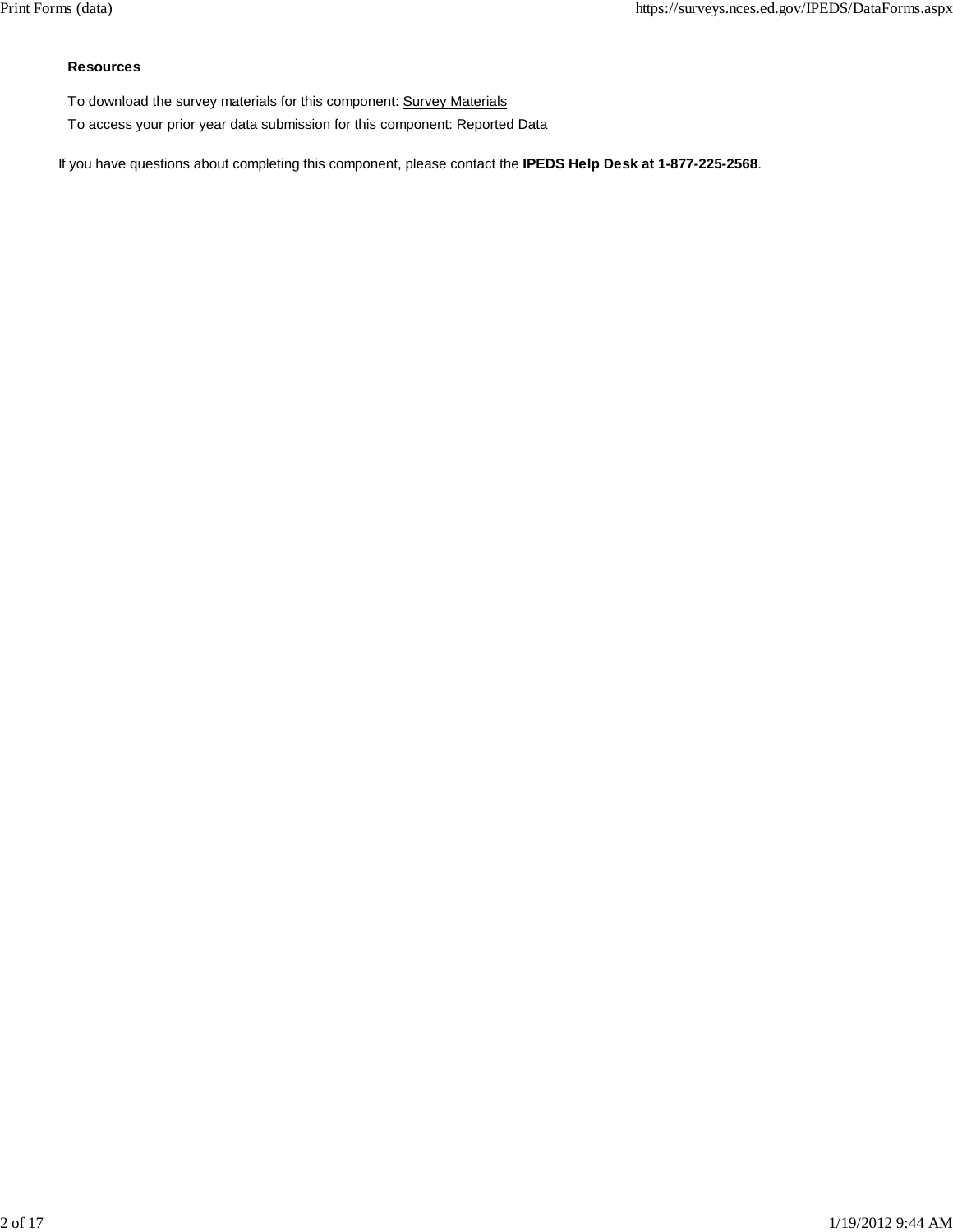### Institution: Parkland College (147916) **Institution: Parkland College (147916**)

## **Part A**

#### **Part A - Establish Your Groups**

Part A establishes the number of students in various groups. Note that the numbers on this screen will be carried forward to other parts of the Student Financial Aid component.

#### **In the fields below, report the number of students in each of the following groups.**

|     |                                                                                                                                                                                                      | <b>P</b> Fall<br>2010 | <b>YOUR</b><br><b>PRIOR YEAR</b><br><b>DATA</b><br><b>Fall 2009</b> |
|-----|------------------------------------------------------------------------------------------------------------------------------------------------------------------------------------------------------|-----------------------|---------------------------------------------------------------------|
|     |                                                                                                                                                                                                      |                       |                                                                     |
| 01. | Group 1<br>All undergraduate students                                                                                                                                                                | 9,715                 | 9,633                                                               |
| 02. | Group 2<br>Of those in Group 1, those who are full-time, first-time degree/certificate-seeking                                                                                                       | 948                   | 899                                                                 |
|     | Of those in Group 2, those who were awarded any Federal Work Study, loans to                                                                                                                         |                       |                                                                     |
|     | <b>02a.</b> students, or grant or scholarship aid from the federal government, state/local<br>government, the institution, or other sources known to the institution                                 | 609                   | 525                                                                 |
|     | Of those in Group 2, those who were awarded any loans to students or grant or                                                                                                                        |                       |                                                                     |
|     | 02b. scholarship aid from the federal government, state/local government, or the<br>institution                                                                                                      | 593                   | 525                                                                 |
|     | Group 3                                                                                                                                                                                              |                       |                                                                     |
| 03. | Of those in Group 2, those who paid the in-state or in-district tuition rate and were<br>awarded grant or scholarship aid from the federal government, state/local government,<br>or the institution | 458                   | 398                                                                 |
|     |                                                                                                                                                                                                      |                       |                                                                     |
|     | Group 4<br>04. Of those in Group 2, those who paid the in-state or in-district tuition rate and were<br>awarded any Title IV federal student aid                                                     | 536                   | 463                                                                 |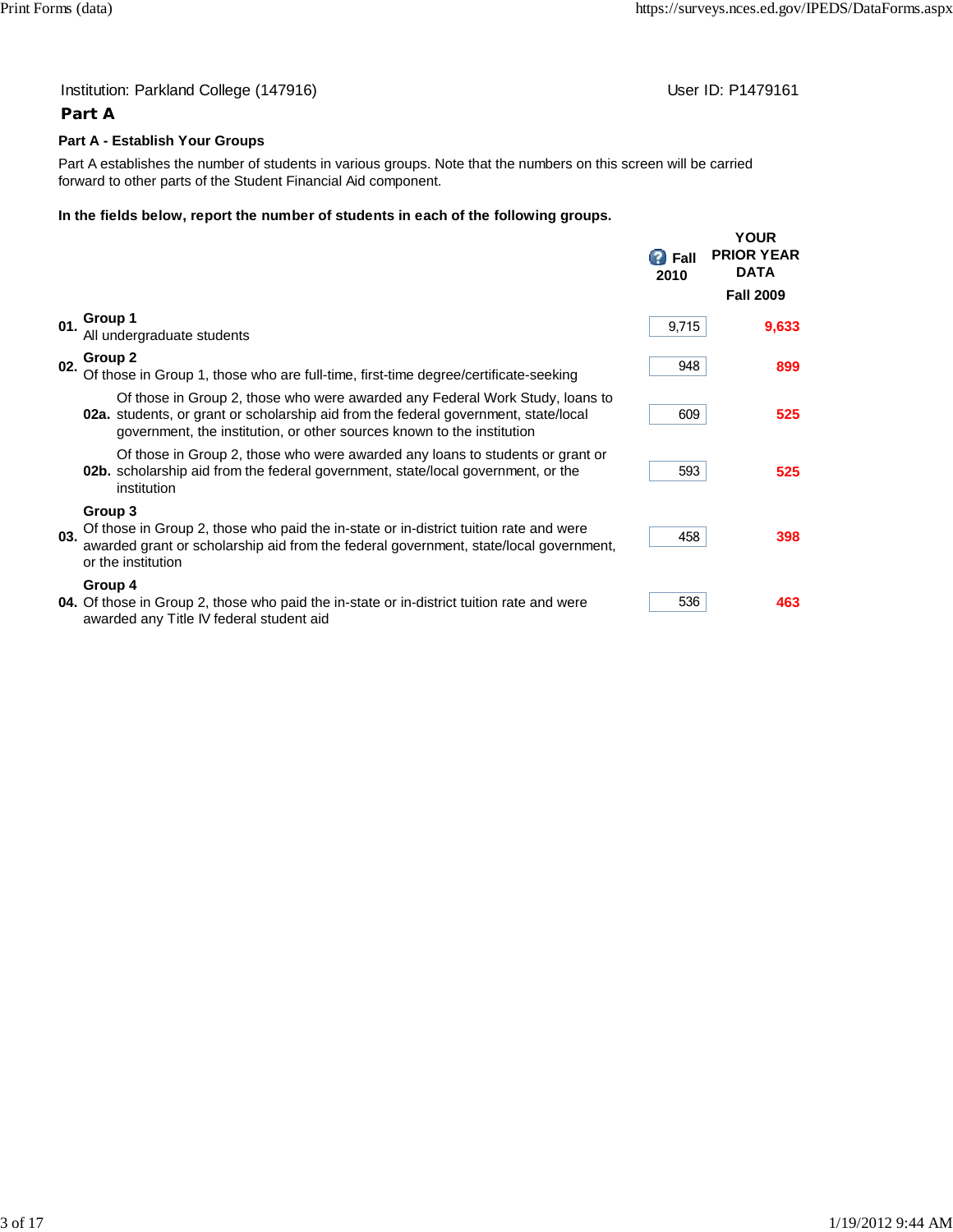|     | Institution: Parkland College (147916)                                                                                                             |                                                                                                                                                                                                                                                                                                                                                                    |                                                                     |                                                              | User ID: P1479161                                             |
|-----|----------------------------------------------------------------------------------------------------------------------------------------------------|--------------------------------------------------------------------------------------------------------------------------------------------------------------------------------------------------------------------------------------------------------------------------------------------------------------------------------------------------------------------|---------------------------------------------------------------------|--------------------------------------------------------------|---------------------------------------------------------------|
|     | Part B                                                                                                                                             |                                                                                                                                                                                                                                                                                                                                                                    |                                                                     |                                                              |                                                               |
|     | Part B - Enter Information About Group 1                                                                                                           |                                                                                                                                                                                                                                                                                                                                                                    |                                                                     |                                                              |                                                               |
|     | Part B includes information about Group 1. Group 1 students are all undergraduate students enrolled in Fall 2010.                                  |                                                                                                                                                                                                                                                                                                                                                                    |                                                                     |                                                              |                                                               |
|     | For this part, report:                                                                                                                             |                                                                                                                                                                                                                                                                                                                                                                    |                                                                     |                                                              |                                                               |
|     | <b>For These Students</b>                                                                                                                          |                                                                                                                                                                                                                                                                                                                                                                    | The Following Type(s) of Aid                                        | <b>Awarded in This Period</b>                                |                                                               |
|     | • All undergraduate students<br>enrolled in Fall 2010                                                                                              | • Grant or scholarship aid<br>from the federal<br>government<br>• Grant or scholarship aid<br>from state/local<br>government<br>• Any time during academic<br>• Grant or scholarship from<br>year 2010-11<br>the institution<br>• Grant or scholarship aid<br>from other sources known<br>to the institution<br>• Loans to students from<br>the federal government |                                                                     |                                                              |                                                               |
|     | In the fields below, report the number of Group 1 students and the total amount of aid awarded to these<br>students for each type of aid.          |                                                                                                                                                                                                                                                                                                                                                                    |                                                                     |                                                              |                                                               |
|     | <b>Information from Part A:</b>                                                                                                                    |                                                                                                                                                                                                                                                                                                                                                                    |                                                                     | <b>Fall 2010</b>                                             |                                                               |
|     | Group 1<br>All undergraduate students<br>(This number is carried forward from Part A, Line 01.)                                                    |                                                                                                                                                                                                                                                                                                                                                                    |                                                                     |                                                              | 9,715                                                         |
|     |                                                                                                                                                    |                                                                                                                                                                                                                                                                                                                                                                    |                                                                     | 2010-11                                                      |                                                               |
|     | <b>Aid Type</b>                                                                                                                                    | Number of<br>Group 1<br>students who<br>were awarded<br>aid                                                                                                                                                                                                                                                                                                        | Percentage of<br><b>Group 1 students</b><br>who were<br>awarded aid | <b>Total amount of</b><br>aid awarded to<br>Group 1 students | Average<br>amount of aid<br>awarded to<br>Group 1<br>students |
| 01. | Grant or scholarship aid from the<br>federal government, state/local<br>government, the institution, and other<br>sources known to the institution | 3,296                                                                                                                                                                                                                                                                                                                                                              | 34                                                                  | 14,545,483                                                   | 4,413                                                         |
|     | 02. Pell grants                                                                                                                                    | 3,071                                                                                                                                                                                                                                                                                                                                                              | 32                                                                  | 11,583,214                                                   | 3,772                                                         |
|     | 03. Federal student loans                                                                                                                          | 2,676                                                                                                                                                                                                                                                                                                                                                              | 28                                                                  | 11,404,913                                                   | 4,262                                                         |

You may use the space below to provide context for data you've reported above. These context notes **may be posted on the College Navigator website and should be written to be understood by students and parents.**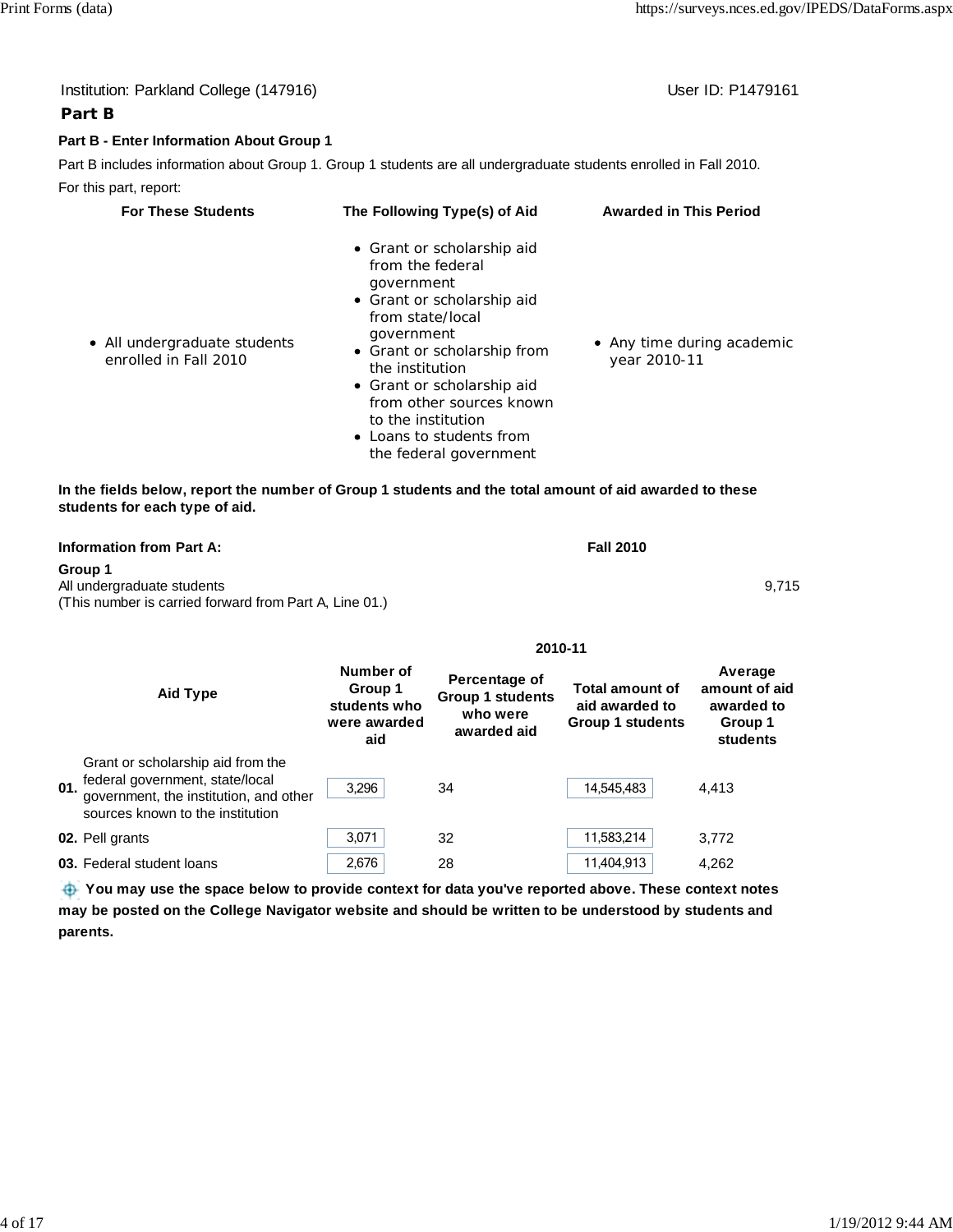# Institution: Parkland College (147916) **Institution: Parkland College (147916**)

### **Part C, Page 1 - Enter Information about Group 2**

Part C includes information about Group 2. Group 2 students are all full-time, first-time degree/certificate-seeking undergraduate students enrolled in Fall 2010.

**In the fields below, report the number of Group 2 students paying in-district, in-state, and out-of-state tuition rates. If your institution does not offer different rates, report all students as paying in-state tuition rates.**

| <b>Information from Part A:</b>                                    | <b>Fall 2010</b> |                   |
|--------------------------------------------------------------------|------------------|-------------------|
| Group 2                                                            |                  |                   |
| Full-time, first-time degree/certificate-seeking<br>undergraduates |                  | 948               |
| (This number is carried forward from Part A, Line 02)              |                  |                   |
|                                                                    |                  | <b>YOUR PRIOR</b> |
|                                                                    |                  | <b>YEAR DATA</b>  |

| <b>Group 2 students:</b>                                                                                                  | <b>Fall 2010</b>                 | <b>Fall 2009</b>                         |                                          |  |
|---------------------------------------------------------------------------------------------------------------------------|----------------------------------|------------------------------------------|------------------------------------------|--|
|                                                                                                                           | Number of<br>Group 2<br>students | Percentage of<br><b>Group 2 students</b> | Percentage of<br><b>Group 2 students</b> |  |
| 01. 01a. paying in-district tuition rates                                                                                 | 562                              | 59                                       | 70                                       |  |
| <b>01b.</b> paying in-state tuition rates                                                                                 | 313                              | 33                                       | 25                                       |  |
| <b>01c.</b> paying out-of-state tuition rates                                                                             | 73                               | 8                                        | 5                                        |  |
| Unknown (calculated value)<br><b>01d.</b> This value is calculated using the following<br>formula: [A02-(C01a+C01b+C01c)] | 0                                | 0                                        | 0                                        |  |

**Part C, Page 1**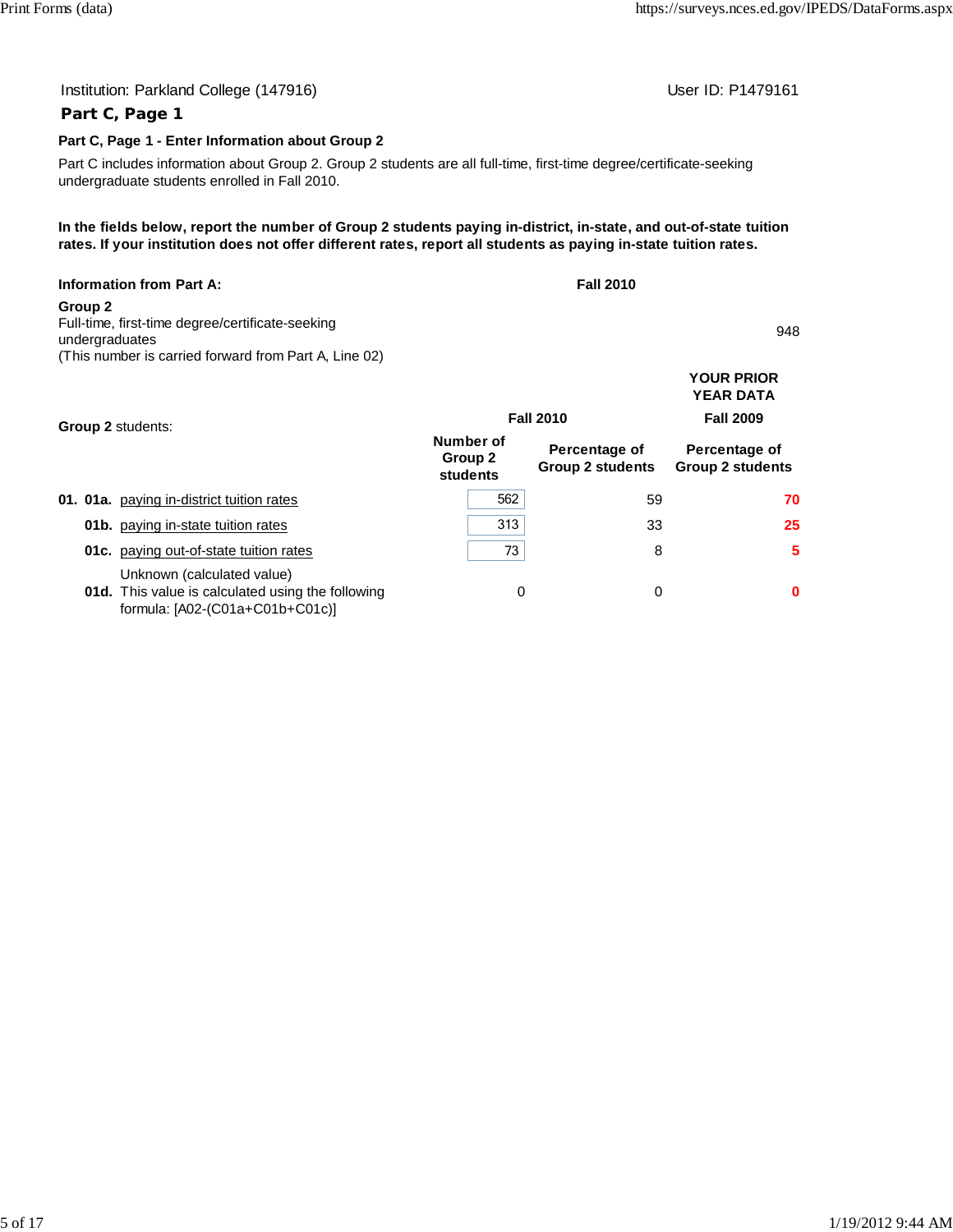| Institution: Parkland College (147916)                                                                                                                                               |                                                                                                                                                                                                                                                                                                                                                                  | User ID: P1479161                                                                                                                                          |
|--------------------------------------------------------------------------------------------------------------------------------------------------------------------------------------|------------------------------------------------------------------------------------------------------------------------------------------------------------------------------------------------------------------------------------------------------------------------------------------------------------------------------------------------------------------|------------------------------------------------------------------------------------------------------------------------------------------------------------|
| Part C, Page 2                                                                                                                                                                       |                                                                                                                                                                                                                                                                                                                                                                  |                                                                                                                                                            |
| Part C, Page 2 - Enter Information about Group 2                                                                                                                                     |                                                                                                                                                                                                                                                                                                                                                                  |                                                                                                                                                            |
| Part C includes financial aid information about Group 2. Group 2 students are all full-time, first-time degree/certificate-<br>seeking undergraduate students enrolled in Fall 2010. |                                                                                                                                                                                                                                                                                                                                                                  |                                                                                                                                                            |
| For this part, report:                                                                                                                                                               |                                                                                                                                                                                                                                                                                                                                                                  |                                                                                                                                                            |
| <b>For These Students</b>                                                                                                                                                            | The Following Type(s) of Aid                                                                                                                                                                                                                                                                                                                                     | <b>Awarded in This Period</b>                                                                                                                              |
| • Full-time, first-time,<br>degree/certificate-seeking<br>undergraduate students enrolled<br>in Fall 2010                                                                            | • Grant or scholarship aid<br>from the federal<br>government<br>• Grant or scholarship aid<br>from state/local<br>government<br>• Grant or scholarship from<br>the institution<br>• Loans to student from the<br>federal government and<br>from other sources,<br>including private or other<br>loans<br>Do not include grant or<br>scholarship aid from private | • Any time during<br>academic year<br>2010-11<br>• For program<br>reporters, this is the<br>aid year period from<br>July 1, 2010 through<br>June 30, 2011. |

**In the fields below, report the number of Group 2 students and the total amount of aid awarded to these students for each type of aid. Enter unduplicated student counts within a category (e.g., Pell grants). However, a student can appear in more than one aid category.**

or other sources

• Do not include PLUS loans or loans made to anyone other than the student

| <b>Information from Part A:</b>                                                                                                                                                                                                                                                                                   |                                  |                         |                                                            | <b>Fall 2010</b>     |                                                 |
|-------------------------------------------------------------------------------------------------------------------------------------------------------------------------------------------------------------------------------------------------------------------------------------------------------------------|----------------------------------|-------------------------|------------------------------------------------------------|----------------------|-------------------------------------------------|
| Group 2<br>Full-time, first-time degree/certificate-seeking undergraduates<br>(This number is carried forward from Part A, Line 02)                                                                                                                                                                               |                                  |                         |                                                            |                      | 948                                             |
| Group 2a<br>Of those in Group 2, those who were awarded any Federal Work<br>Study, loans to students, or grant or scholarship aid from the<br>federal government, state/local government, the institution, or other<br>sources known to the institution<br>(This number is carried forward from Part A, Line 02a) |                                  |                         |                                                            |                      | 609                                             |
| Group 2b<br>Of those in Group 2, those who were awarded any loans to<br>students or grant or scholarship aid from the federal government,<br>state/local government, or the institution<br>(This number is carried forward from Part A, Line 02b)                                                                 |                                  |                         |                                                            |                      | 593                                             |
| Group 3<br>Of those in Group 2, those who were awarded grant or scholarship<br>aid from the federal government, state/local government, or the<br>institution                                                                                                                                                     |                                  |                         |                                                            |                      | 458                                             |
|                                                                                                                                                                                                                                                                                                                   |                                  |                         |                                                            |                      | <b>YOUR</b><br><b>PRIOR</b><br><b>YEAR DATA</b> |
| Aid Type                                                                                                                                                                                                                                                                                                          |                                  |                         | <b>Fall 2010</b>                                           |                      | <b>Fall 2009</b>                                |
|                                                                                                                                                                                                                                                                                                                   | Number of<br>Group 2<br>students | Group 2<br>students who | Percentage of Total amount of<br>aid awarded to<br>Group 2 | Average<br>amount of | Average<br>amount of<br>aid awarded aid awarded |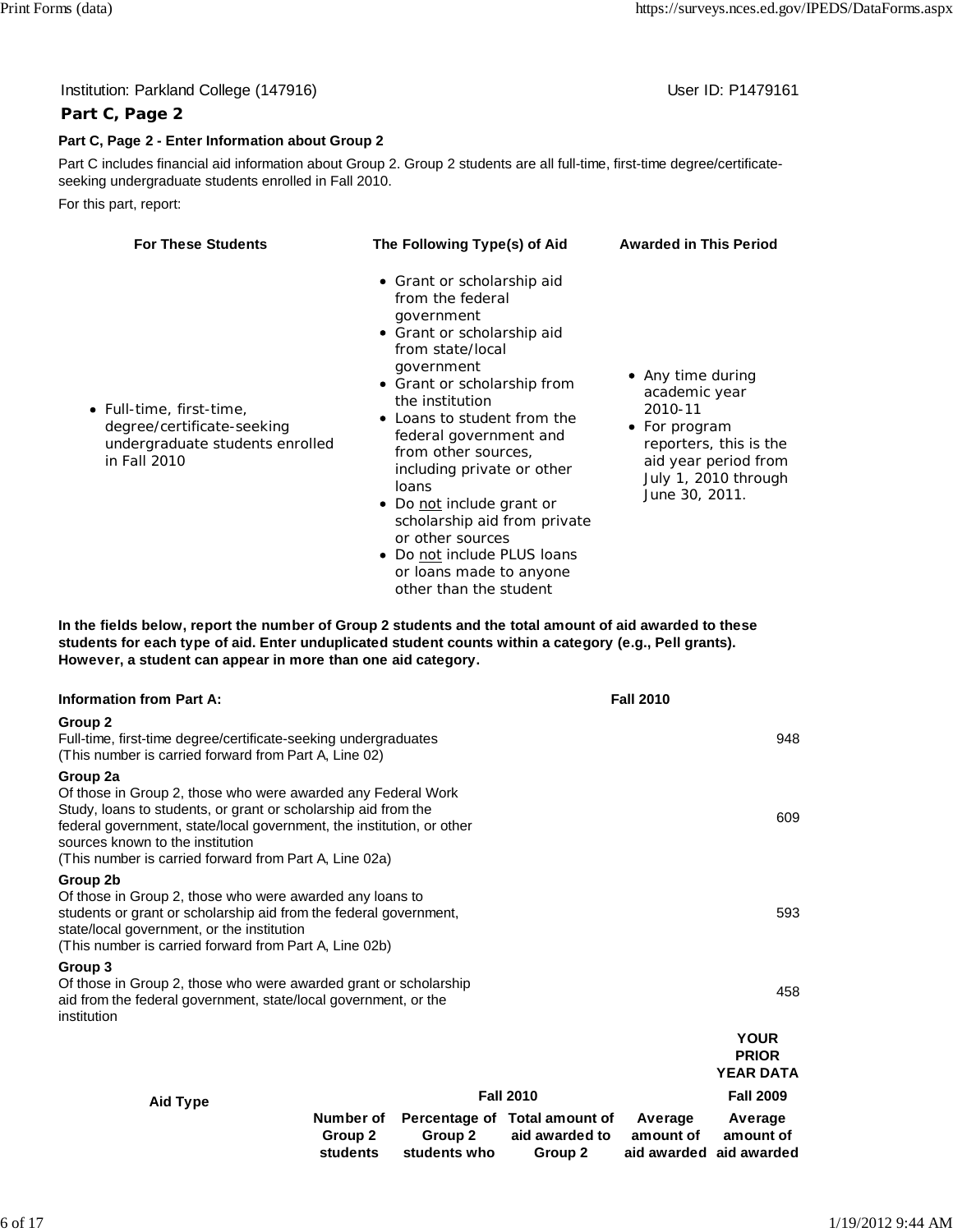|                                                                                                          | who were<br>awarded aid | were awarded<br>aid | students     | to Group 2<br>students | to Group 2<br>students |
|----------------------------------------------------------------------------------------------------------|-------------------------|---------------------|--------------|------------------------|------------------------|
| Grants or scholarships from the<br>01. federal government, state/local<br>government, or the institution | 478                     |                     | 50 2,212,663 | 4,629                  | 4,787                  |
| 02. Federal grants                                                                                       | 420                     |                     | 44 1,776,550 | 4,230                  | 4,182                  |
| 02a. Pell grants                                                                                         | 420                     | 44                  | 1,716,700    | 4,087                  | 4,091                  |
| <b>02b.</b> Other federal grants                                                                         | 73                      | 8                   | 59,850       | 820                    | 735                    |
| State/local government grants<br>03. or scholarships<br>(grants/scholarships/waivers)                    | 171                     | 18                  | 248,145      | 1,451                  | 1,619                  |
| Institutional grants or<br>04. scholarships<br>(scholarships/fellowships)                                | 82                      | 9                   | 187,968      | 2,292                  | 2,083                  |
| <b>05.</b> Loans to students                                                                             | 381                     | 40                  | 1,574,360    | 4,132                  | 3,807                  |
| 05a. Federal loans                                                                                       | 379                     | 40                  | 1,519,785    | 4,010                  | 3,760                  |
| Other Ioans (including<br>05b.<br>private loans)                                                         | 9                       | 1                   | 54,575       | 6,064                  | 4,753                  |

You may use the space below to provide context for the data you've reported above. These context **notes may be posted on the College Navigator website and should be written to be understood by students and parents. For example, institutions may report here other sources of private aid not included in the categories above.**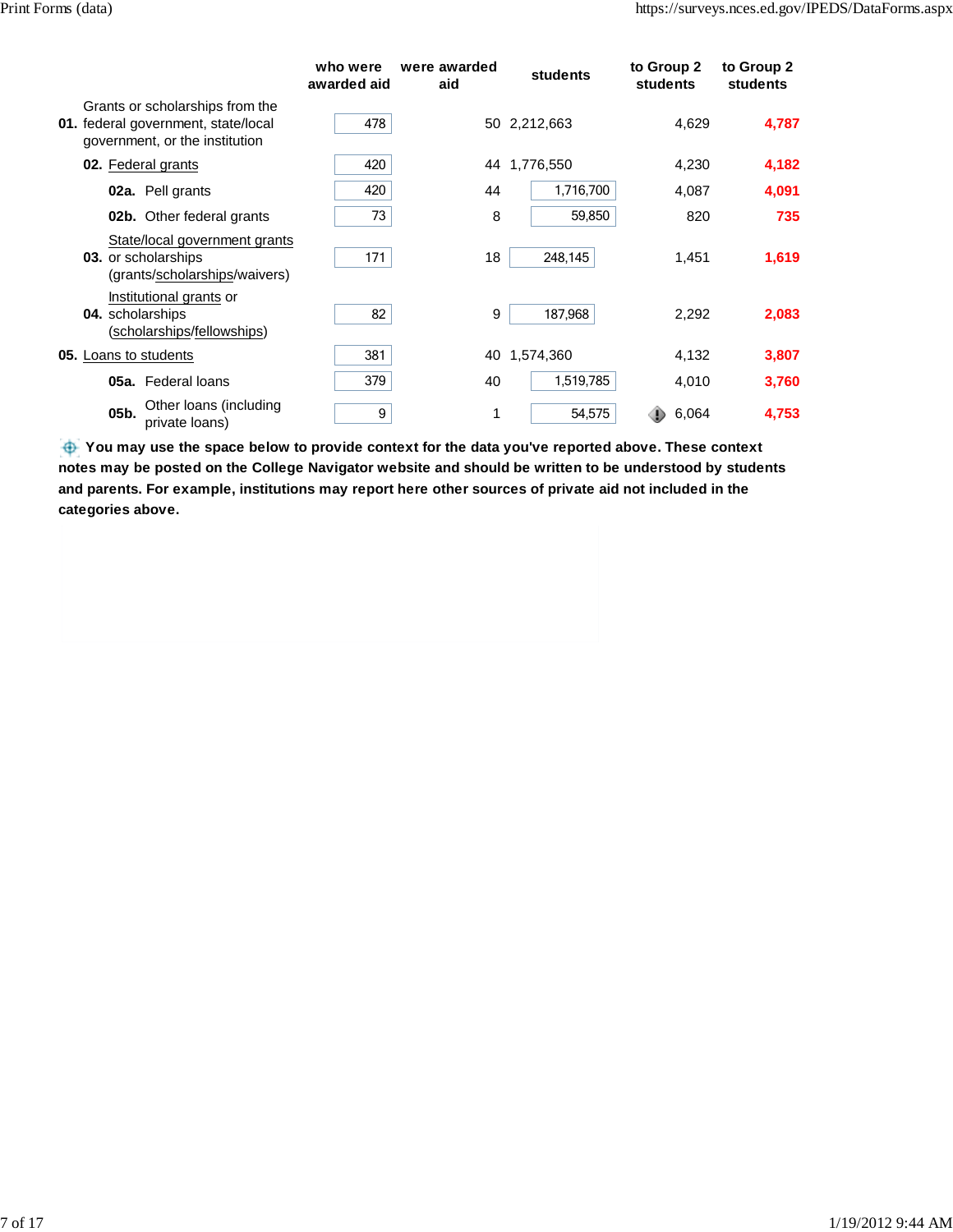### Institution: Parkland College (147916) November 2012 12: Physics User ID: P1479161

### **Part D**

#### **Part D - Enter Information about Group 3**

Part D includes financial aid information about Group 3. Group 3 students are all full-time, first-time degree/certificateseeking undergraduate students enrolled in Fall 2010 who paid the in-state or in-district tuition rate and were awarded grant or scholarship aid from the following sources: the federal government, state/local government, or the institution. The information you report in this part will be used in Part F to calculate average institutional net price.

For this part report:

| <b>For These Students</b>                                                                                                                                                                                                                                                                                                                                                                                                                                                                              | The Following Type(s) of Aid                                                                                                                                                                                                                            | <b>Awarded in This Period</b>                 |
|--------------------------------------------------------------------------------------------------------------------------------------------------------------------------------------------------------------------------------------------------------------------------------------------------------------------------------------------------------------------------------------------------------------------------------------------------------------------------------------------------------|---------------------------------------------------------------------------------------------------------------------------------------------------------------------------------------------------------------------------------------------------------|-----------------------------------------------|
| • Full-time, first-time,<br>degree/certificate-seeking<br>undergraduate students<br>enrolled in Fall 2010 who<br>paid the in-state or<br>in-district tuition rate and<br>were awarded grant or<br>scholarship aid from the<br>following sources: the<br>federal government,<br>state/local government, or<br>the institution<br>• Do not include students who<br>were awarded only grant or<br>scholarship aid from private<br>or other sources, or students<br>who were awarded only<br>non-grant aid | • Grant or scholarship aid from the<br>federal government<br>• Grant or scholarship aid from<br>state/local government<br>• Grant or scholarship from the<br>institution<br>Do not include grant or<br>scholarship aid from private or<br>other sources | • Any time during<br>academic year<br>2010-11 |

**In the fields below, report the number of Group 3 students with each type of living arrangement and the total amount of grant or scholarship aid from the federal government, state/local government, or the institution awarded to these students.**

| <b>Information from Part A:</b> |                                                                                                     |                                                                                                                                                                                                                               | 2010-2011 | <b>YOUR PRIOR YOUR PRIOR</b><br><b>YEAR DATA</b><br>2009-2010 | <b>YEAR DATA</b><br>2008-2009 |
|---------------------------------|-----------------------------------------------------------------------------------------------------|-------------------------------------------------------------------------------------------------------------------------------------------------------------------------------------------------------------------------------|-----------|---------------------------------------------------------------|-------------------------------|
| Group 3                         | state/local government, or the institution<br>(This number is carried forward from Part A, Line 03) | Full-time, first-time degree/certificate-seeking undergraduate students<br>who paid the in-state or in-district tuition rate and were awarded grant or<br>scholarship aid from the following sources: the federal government, | 458       | 398                                                           | 297                           |
| 01.                             | following living arrangements:                                                                      | Report the number of Group 3 students with the                                                                                                                                                                                | 2010-11   | <b>YOUR PRIOR YOUR PRIOR</b><br><b>YEAR DATA</b><br>2009-10   | <b>YEAR DATA</b><br>2008-09   |
|                                 | 01 <sub>b</sub>                                                                                     | Off-campus (with family)                                                                                                                                                                                                      | 255       | 148                                                           | 113                           |
|                                 | 01c.                                                                                                | Off-campus (not with family)                                                                                                                                                                                                  | 203       | 250                                                           | 184                           |
|                                 | 01d.                                                                                                | Unknown (calculated)<br>This value is calculated using<br>the following formula:<br>$[AO3-(D01a+D01b+D01c)]$                                                                                                                  | $\Omega$  | $\Omega$                                                      | 0                             |
| 02.                             | students                                                                                            | Report the total amount of grant or scholarship aid<br>from the federal government, state/local<br>government, or the institution awarded to Group 3                                                                          | 2,158,053 | 1,914,660                                                     | 1,302,905                     |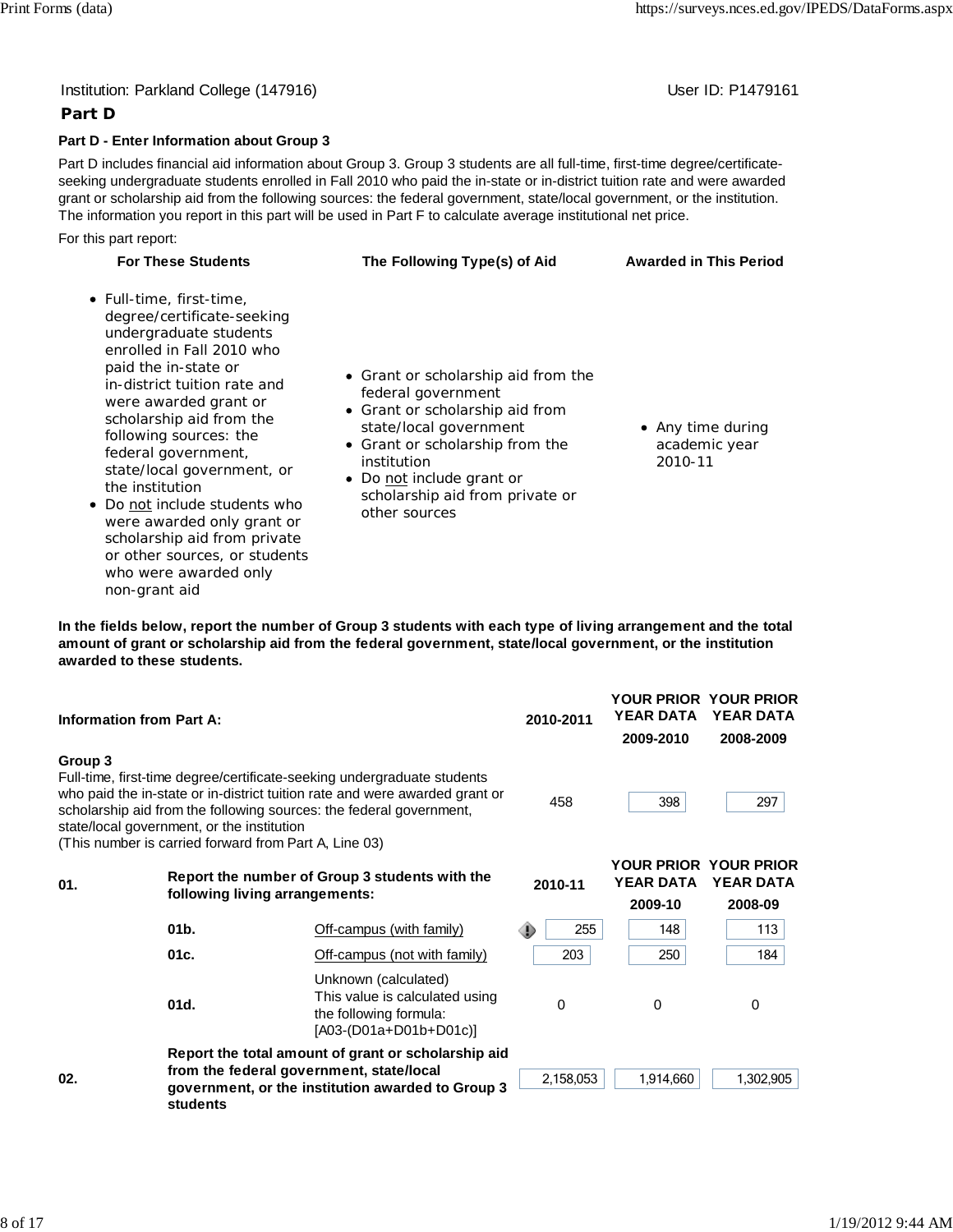|     | Average grant or scholarship aid from the federal      |       |       |       |
|-----|--------------------------------------------------------|-------|-------|-------|
|     | government, state/local government, or the institution |       |       |       |
| 03. | awarded to Group 3 students (calculated value).        | 4.712 | 4.811 | 4.387 |
|     | This value is calculated using the following formula:  |       |       |       |
|     | [D02/A03]                                              |       |       |       |

**You may use the space below to provide context for the data you've reported above.**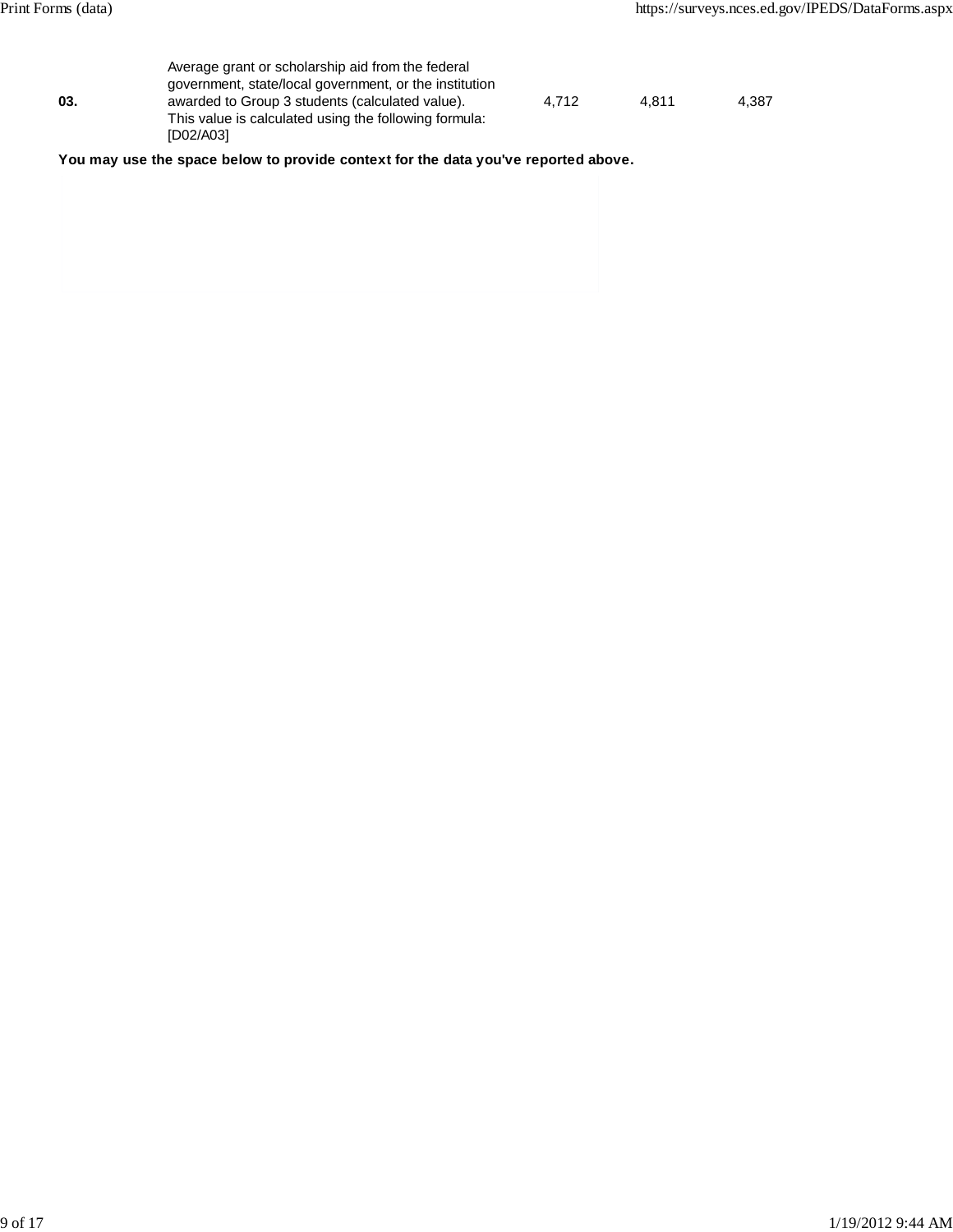#### Institution: Parkland College (147916) Noted that the User ID: P1479161

### **Part E**

#### **Part E – Enter Information about Group 4**

Part E includes financial aid information about Group 4. Group 4 students are all full-time, first-time degree/certificateseeking undergraduate students enrolled in Fall 2010 who paid the in-state or in-district tuition rate and were awarded any Title IV federal student aid, including federal grants or federal student loans. The information you report in this part will be used in Part G to calculate average institutional net price by income level.

For this part, report:

| <b>For These Students</b>                                                                                                                                                                                                        | The Following Type(s) of Aid                                                                                                                                                                                                                                                                                                                  | <b>Awarded in This Period</b>              |
|----------------------------------------------------------------------------------------------------------------------------------------------------------------------------------------------------------------------------------|-----------------------------------------------------------------------------------------------------------------------------------------------------------------------------------------------------------------------------------------------------------------------------------------------------------------------------------------------|--------------------------------------------|
| • Full-time, first-time,<br>degree/certificate-<br>seeking<br>undergraduate<br>students enrolled in<br>Fall 2010 who paid the<br>in-state or in-district<br>tuition rate and were<br>awarded any Title IV<br>federal student aid | • Grant or scholarship aid from the<br>federal government<br>• Grant or scholarship aid from<br>state/local government<br>• Grant or scholarship from the<br>institution<br>• Do not include grant or<br>scholarship aid from private or<br>other sources<br>• Do not include loans amounts<br>• Do not include Federal Work<br>Study amounts | • Any time during academic<br>year 2010-11 |

**In the fields below, report the number of Group 4 students with each type of living arrangement and the total amount of grant or scholarship aid from the federal government, state/local government, or the institution awarded to these students by income level.**

| <b>Information from Part A:</b> |                                                                                                   |                                                                                                                                       |                                                                                              | 2010-11                                                                                     | 2009-10                                                                                                                                                                                                                       | 2008-09                                                                                                                                                                                 |
|---------------------------------|---------------------------------------------------------------------------------------------------|---------------------------------------------------------------------------------------------------------------------------------------|----------------------------------------------------------------------------------------------|---------------------------------------------------------------------------------------------|-------------------------------------------------------------------------------------------------------------------------------------------------------------------------------------------------------------------------------|-----------------------------------------------------------------------------------------------------------------------------------------------------------------------------------------|
| Group 4                         | awarded any Title IV federal student aid<br>(This number is carried forward from Part A, Line 04) | Full-time, first-time degree/certificate-seeking undergraduate<br>students who paid the in-state or in-district tuition rate and were |                                                                                              | 536                                                                                         | 463                                                                                                                                                                                                                           | 348                                                                                                                                                                                     |
| 01.                             | the following living arrangements:                                                                | Report the number of Group 4 students with                                                                                            |                                                                                              | 2010-11                                                                                     | <b>YOUR PRIOR</b><br><b>YEAR DATA</b><br>2009-10                                                                                                                                                                              | <b>YOUR PRIOR</b><br><b>YEAR DATA</b><br>2008-09                                                                                                                                        |
|                                 | 01b.                                                                                              | Off-campus (with family)                                                                                                              |                                                                                              | 288<br>⊕                                                                                    | 167                                                                                                                                                                                                                           | 128                                                                                                                                                                                     |
|                                 | 01c.                                                                                              | Off-campus (not with family)                                                                                                          |                                                                                              | 248                                                                                         | 296                                                                                                                                                                                                                           | 220                                                                                                                                                                                     |
|                                 | 01d.                                                                                              | Unknown (calculated)<br>This value is calculated using<br>the formula:<br>$[AO4-(E01a+E01b+E01c)]$                                    |                                                                                              | 0                                                                                           | 0                                                                                                                                                                                                                             | 0                                                                                                                                                                                       |
|                                 |                                                                                                   |                                                                                                                                       |                                                                                              |                                                                                             | 2010-11                                                                                                                                                                                                                       |                                                                                                                                                                                         |
|                                 |                                                                                                   |                                                                                                                                       | <b>Number</b><br>of Group 4<br><b>students</b><br>who were<br>awarded<br>any Title<br>IV aid | Number of<br>Group 4<br>students who<br>were<br>awarded any<br><b>Title IV grant</b><br>aid | Total amount of Average amount<br>grant or<br>scholarship aid<br>awarded to<br><b>Group 4 students</b><br>from the<br>following<br>sources: the<br>federal<br>government,<br>state/local<br>government, or<br>the institution | of grant or<br>scholarship aid<br>awarded to<br>Group 4<br>students from<br>the following<br>sources: the<br>federal<br>government,<br>state/local<br>government, or<br>the institution |
|                                 |                                                                                                   |                                                                                                                                       | Col. 1                                                                                       | Col. 2                                                                                      | Col. 3                                                                                                                                                                                                                        | Col. 4                                                                                                                                                                                  |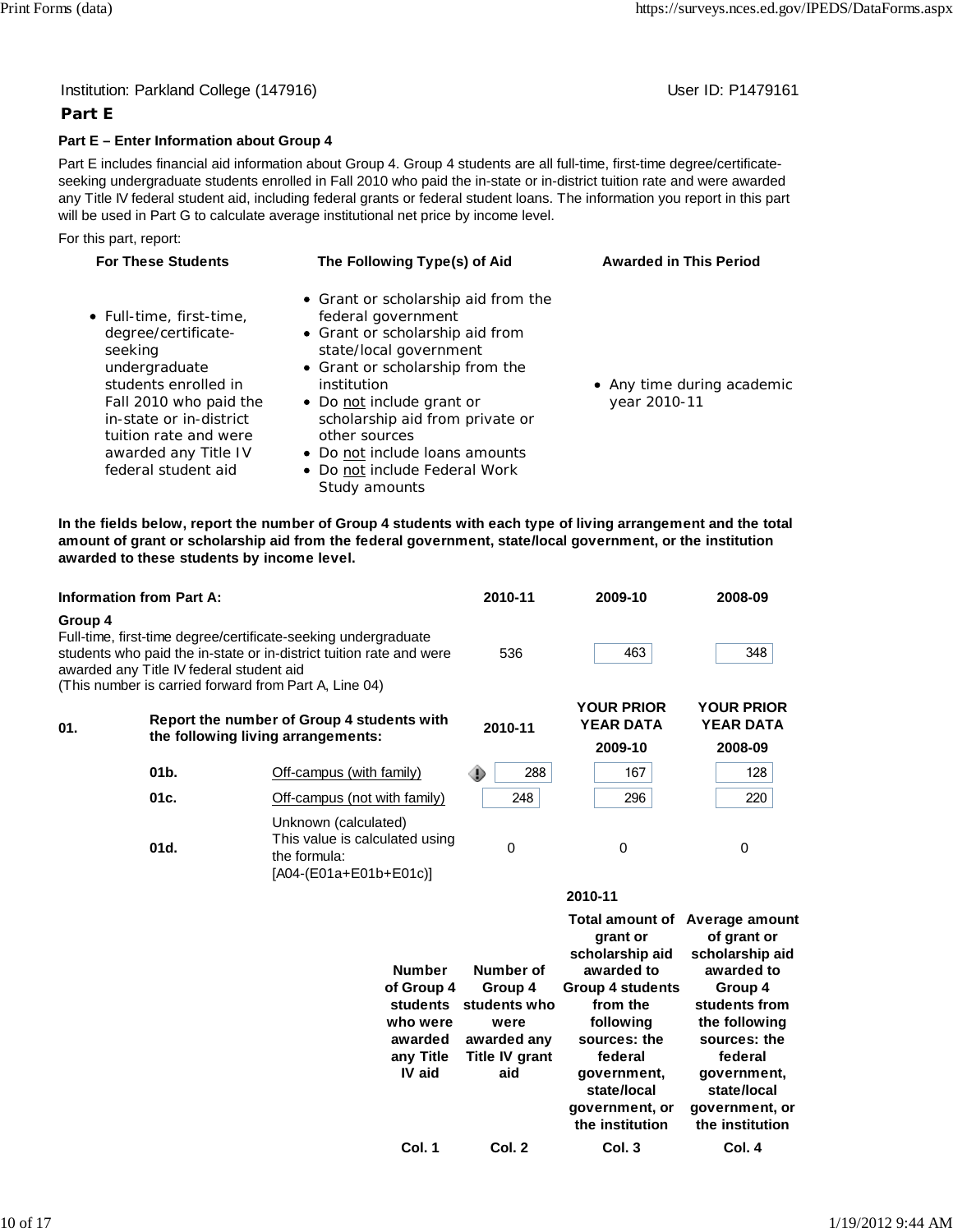| 02. | <b>O</b> Income level |                                   |                  |              |                |               |
|-----|-----------------------|-----------------------------------|------------------|--------------|----------------|---------------|
|     | 02a.                  | \$0-30,000                        | 401              | 337          | 1,772,689      | 4,421         |
|     | 02b.                  | \$30,001-48,000                   | 54               | 48           | 219,698        | 4,068         |
|     | 02c.                  | \$48,001-75,000                   | 39               | 22           | 64,925         | 1,665         |
|     | 02d.                  | \$75,001-110,000                  | 27               | $\mathbf{1}$ | 12,404         | 459           |
|     | 02e.                  | \$110,001 and<br>more             | 15 <sub>15</sub> | $\pmb{0}$    | 5,616          | 374           |
|     | 02f.                  | <b>Total all</b><br>income levels | 536              | 408          | 2,075,332      | 3,872         |
|     |                       |                                   |                  |              | 2009-10        |               |
|     |                       |                                   | Col. 1           | Col. 2       | Col. 3         | Col. 4        |
| 03. | Income level          |                                   |                  |              |                |               |
|     | 03a.                  | \$0-30,000                        | 336              | 262          | 1,478,465      | 4,400         |
|     | 03b.                  | \$30,001-48,000                   | 54               | 50           | 229,771        | 4,255         |
|     | 03c.                  | \$48,001-75,000                   | 40               | 20           | 80,915         | 2,023         |
|     | 03d.                  | \$75,001-110,000                  | 25               | 0            | 6,640          | $\bullet$ 266 |
|     | 03e.                  | \$110,001 and<br>more             | 8                | $\mathbf 0$  | 3,070          | 384           |
|     | 03f.                  | <b>Total all</b><br>income levels | 463<br>Ð         | 332<br>⊕     | 1,798,861<br>⊕ | 3,885         |
|     |                       |                                   |                  |              | 2008-09        |               |
|     |                       |                                   | Col. 1           | Col. 2       | Col. 3         | Col. 4        |
| 04. | Income level          |                                   |                  |              |                |               |
|     | 04a.                  | \$0-30,000                        | 260              | 182          | 1,038,367      | 3,994         |
|     | 04b.                  | \$30,001-48,000                   | 29               | 24           | 87,221         | 3,008         |
|     | 04c.                  | \$48,001-75,000                   | 37               | 13           | 37,285         | 1,008         |
|     | 04d.                  | \$75,001-110,000                  | 17               | $\mathbf 0$  | 1,000          | 59<br>D.      |
|     | 04e.                  | \$110,001 and<br>more             | 5                | 0            | 1,500          | 300           |
|     | 04f.                  | <b>Total all</b><br>income levels | 348              | 219          | 1,165,373      | 3,349         |

**You may use the space below to provide context for the data you've reported above.**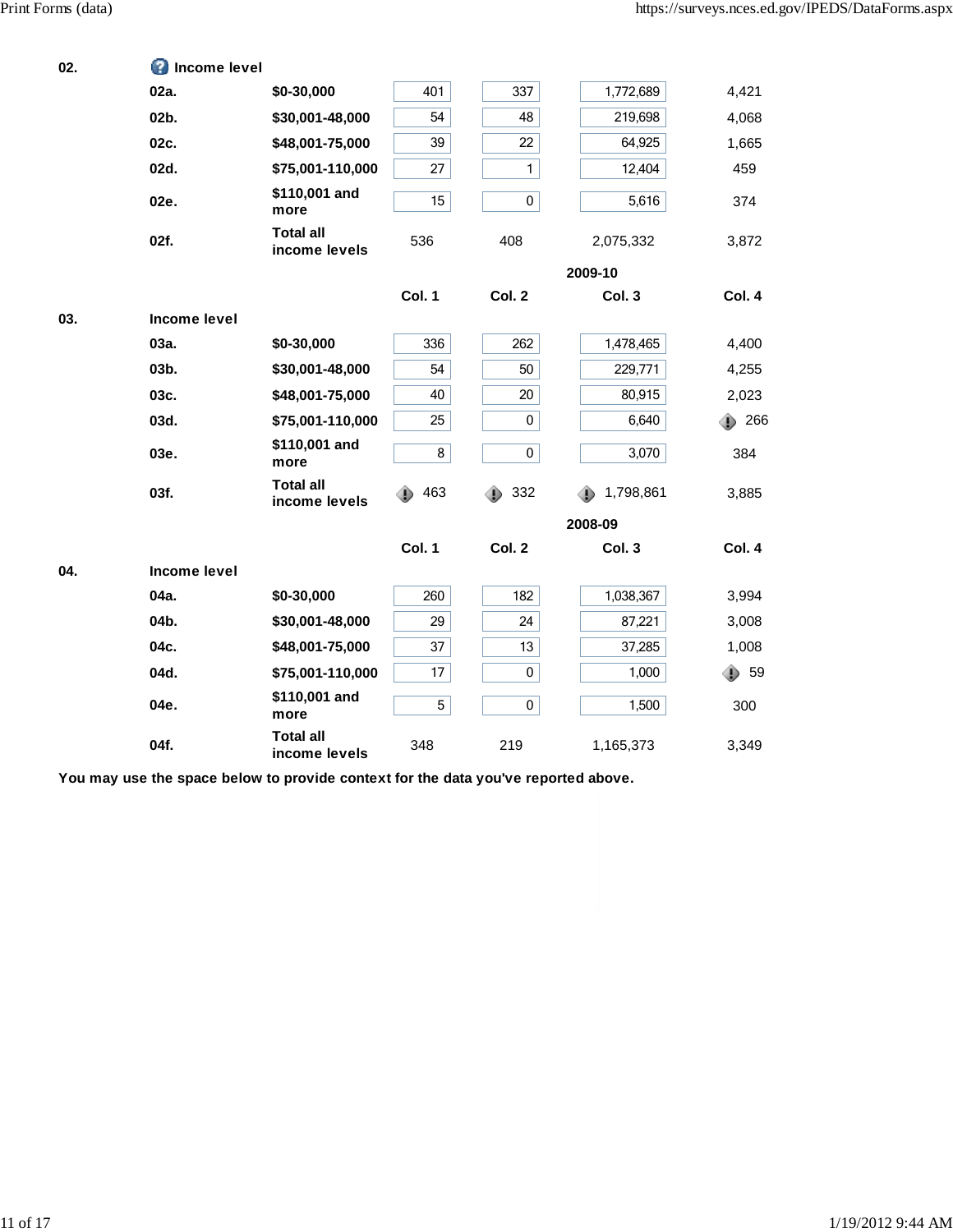#### Institution: Parkland College (147916) November 2012 12: Physics User ID: P1479161

# **Part F**

### **Part F – Net Price Calculation for Group 3**

The following net price calculation is based on information that your institution reported in the Institutional Characteristics component and the Student Financial Aid component. For more information about the data your institution reported in the Institutional Characteristics component, please contact your institution's IPEDS Keyholder.

|     |                                 |                                                                                                                                                                                  | 2010-11  | <b>YOUR</b><br><b>PRIOR</b><br><b>YEAR</b><br><b>DATA</b> | <b>YOUR</b><br><b>PRIOR</b><br><b>YEAR</b><br><b>DATA</b> |
|-----|---------------------------------|----------------------------------------------------------------------------------------------------------------------------------------------------------------------------------|----------|-----------------------------------------------------------|-----------------------------------------------------------|
|     |                                 |                                                                                                                                                                                  |          | 2009-10                                                   | 2008-09                                                   |
|     |                                 | <b>Components of cost of attendance</b>                                                                                                                                          |          |                                                           |                                                           |
|     |                                 | 01. Published tuition and required fees (lower of in-district or in-state)                                                                                                       | 3,060    | 2,760                                                     | 2,610                                                     |
|     | 02. Books and supplies          |                                                                                                                                                                                  | 1,500    | 1,200                                                     | 1,200                                                     |
|     |                                 | 03. Room and board and other expenses by living arrangement                                                                                                                      |          |                                                           |                                                           |
|     | 03 <sub>b</sub>                 | Off-campus (with family)                                                                                                                                                         | 3,000    | 3,100                                                     | 3,000                                                     |
|     | 03c.                            | Off-campus (not with family)                                                                                                                                                     | 8,000    | 7,800                                                     | 7,700                                                     |
|     |                                 | 04. Number of Group 3 students by living arrangement                                                                                                                             |          |                                                           |                                                           |
|     | 04b.                            | Off-campus (with family)                                                                                                                                                         | 255      | 148                                                       | 113                                                       |
|     | 04c.                            | Off-campus (not with family)                                                                                                                                                     | 203      | 250                                                       | 184                                                       |
|     | 04d.                            | Unknown                                                                                                                                                                          | $\Omega$ | $\mathbf 0$                                               | $\Omega$                                                  |
|     |                                 | Weighted average for room and board and other expenses by living<br>05. arrangement (excluding unknown values)<br>See instructions for the formula for this calculation          | 5,216    | 6,052                                                     | 5,912                                                     |
| 06. | <b>Total cost of attendance</b> | This value is calculated using the following formula: [F01+F02+F05]                                                                                                              | 9,776    | 10,012                                                    | 9,722                                                     |
|     |                                 | Average amount of grant or scholarship aid awarded to Group 3 students<br>07. from the following sources: the federal government, state/local<br>government, and the institution | 4,712    | 4,811                                                     | 4,387                                                     |
| 08. |                                 | Average institutional net price for Group 3 students<br>This value is calculated using the following formula: [F06-F07]                                                          | 5,064    | 5,201                                                     | 5,335                                                     |

As required by the Higher Education Opportunity Act of 2008, these amounts will be posted on the U.S. Department of Education's College Navigator website and used in the U.S. Department of Education's College Affordability and Transparency Lists.

#### **Do you wish to provide additional context notes?**

| $\bullet$ |
|-----------|
| No        |

 **You may use the space below to provide context for these data. These context notes may be posted on the College Navigator website and should be written to be understood by students and parents.**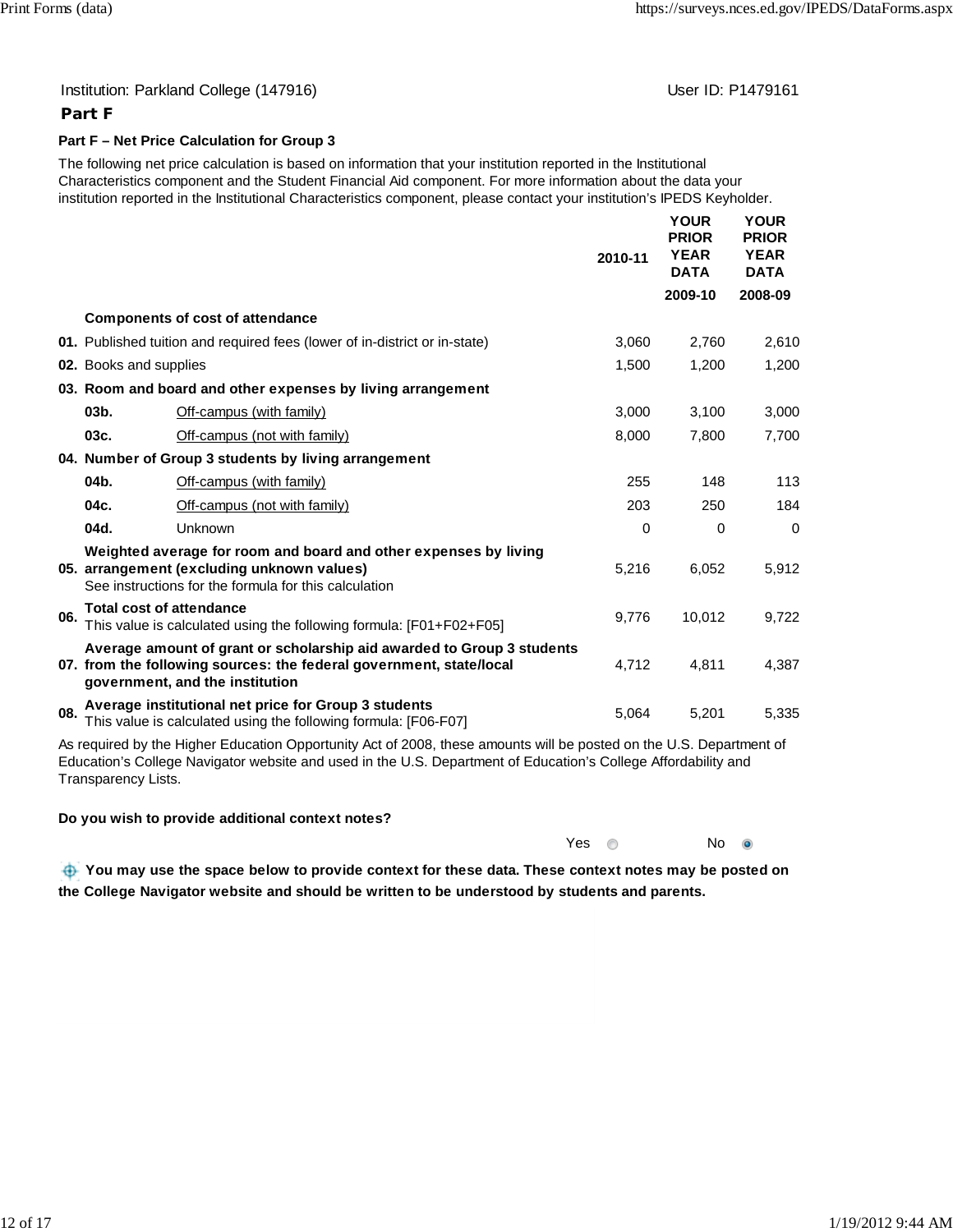#### Institution: Parkland College (147916) November 2012 12: Physics User ID: P1479161

#### **Part G**

#### **Part G – Net Price Calculation for Group 4**

The following net price calculation is based on information that your institution reported in the Institutional Characteristics component and the Student Financial Aid component. For more information about the data your institution reported in the Institutional Characteristics component, please contact your institution's IPEDS Keyholder.

|     |                        |                                                                                                                                                                                  | 2010-11  | <b>YOUR</b><br><b>PRIOR</b><br><b>YEAR</b><br><b>DATA</b> | <b>YOUR</b><br><b>PRIOR</b><br><b>YEAR</b><br><b>DATA</b> |
|-----|------------------------|----------------------------------------------------------------------------------------------------------------------------------------------------------------------------------|----------|-----------------------------------------------------------|-----------------------------------------------------------|
|     |                        |                                                                                                                                                                                  |          | 2009-10                                                   | 2008-09                                                   |
|     |                        | <b>Components of cost of attendance</b>                                                                                                                                          |          |                                                           |                                                           |
|     |                        | 01. Published tuition and required fees (lower of in-district or in-state)                                                                                                       | 3,060    | 2,760                                                     | 2,610                                                     |
|     | 02. Books and supplies |                                                                                                                                                                                  | 1,500    | 1,200                                                     | 1,200                                                     |
|     |                        | 03. Room and board and other expenses by living arrangement                                                                                                                      |          |                                                           |                                                           |
|     | $03b$ .                | Off-campus (with family)                                                                                                                                                         | 3,000    | 3,100                                                     | 3,000                                                     |
|     | 03c.                   | Off-campus (not with family)                                                                                                                                                     | 8,000    | 7,800                                                     | 7,700                                                     |
|     |                        | 04. Number of Group 4 students by living arrangement                                                                                                                             |          |                                                           |                                                           |
|     | 04b.                   | Off-campus (with family)                                                                                                                                                         | 288      | 167                                                       | 128                                                       |
|     | 04c.                   | Off-campus (not with family)                                                                                                                                                     | 248      | 296                                                       | 220                                                       |
|     | 04d.                   | Unknown                                                                                                                                                                          | $\Omega$ | $\Omega$                                                  | $\Omega$                                                  |
|     |                        | Weighted average for room and board and other expenses by living<br>05. arrangement (excluding unknown values)<br>See instructions for the formula for this calculation          | 5,313    | 6,105                                                     | 5,971                                                     |
| 06. |                        | Total cost of attendance by income level<br>This value is calculated using the following formula: [G01+G02+G05]                                                                  | 9,873    | 10,065                                                    | 9,781                                                     |
|     |                        | Average amount of grant or scholarship aid awarded to Group 4 students<br>07. from the following sources: the federal government, state/local<br>government, and the institution | 3,872    | 3,885                                                     | 3,349                                                     |
|     | 07a.                   | \$0-30,000                                                                                                                                                                       | 4,421    | 4,400                                                     | 3,994                                                     |
|     | 07b.                   | \$30,001-48,000                                                                                                                                                                  | 4,068    | 4,255                                                     | 3,008                                                     |
|     | 07c.                   | \$48,001-75,000                                                                                                                                                                  | 1,665    | 2,023                                                     | 1,008                                                     |
|     | 07d.                   | \$75,001-110,000                                                                                                                                                                 | 459      | 266                                                       | 59                                                        |
|     | 07e.                   | \$110,001 and more                                                                                                                                                               | 374      | 384                                                       | 300                                                       |
| 08. |                        | Average institutional net price for Group 4 students<br>This value is calculated using the following formula: [G06-G07]                                                          |          |                                                           |                                                           |
|     | 08a.                   | \$0-30,000                                                                                                                                                                       | 5,452    | 5,665                                                     | 5,787                                                     |
|     | 08b.                   | \$30,001-48,000                                                                                                                                                                  | 5,805    | 5,810                                                     | 6,773                                                     |
|     | 08c.                   | \$48,001-75,000                                                                                                                                                                  | 8,208    | 8,042                                                     | 8,773                                                     |
|     | 08d.                   | \$75,001-110,000                                                                                                                                                                 | 9,414    | 9,799                                                     | 9,722                                                     |
|     | 08e.                   | \$110,001 and more                                                                                                                                                               | 9,499    | 9,681                                                     | 9,481                                                     |
|     |                        |                                                                                                                                                                                  |          |                                                           |                                                           |

As required by the Higher Education Opportunity Act of 2008, these amounts will be posted on the U.S. Department of Education's College Navigator website.

#### **Do you wish to provide additional context notes?**

 **You may use the space below to provide context for these data. These context notes may be posted on the College Navigator website and should be written to be understood by students and parents.**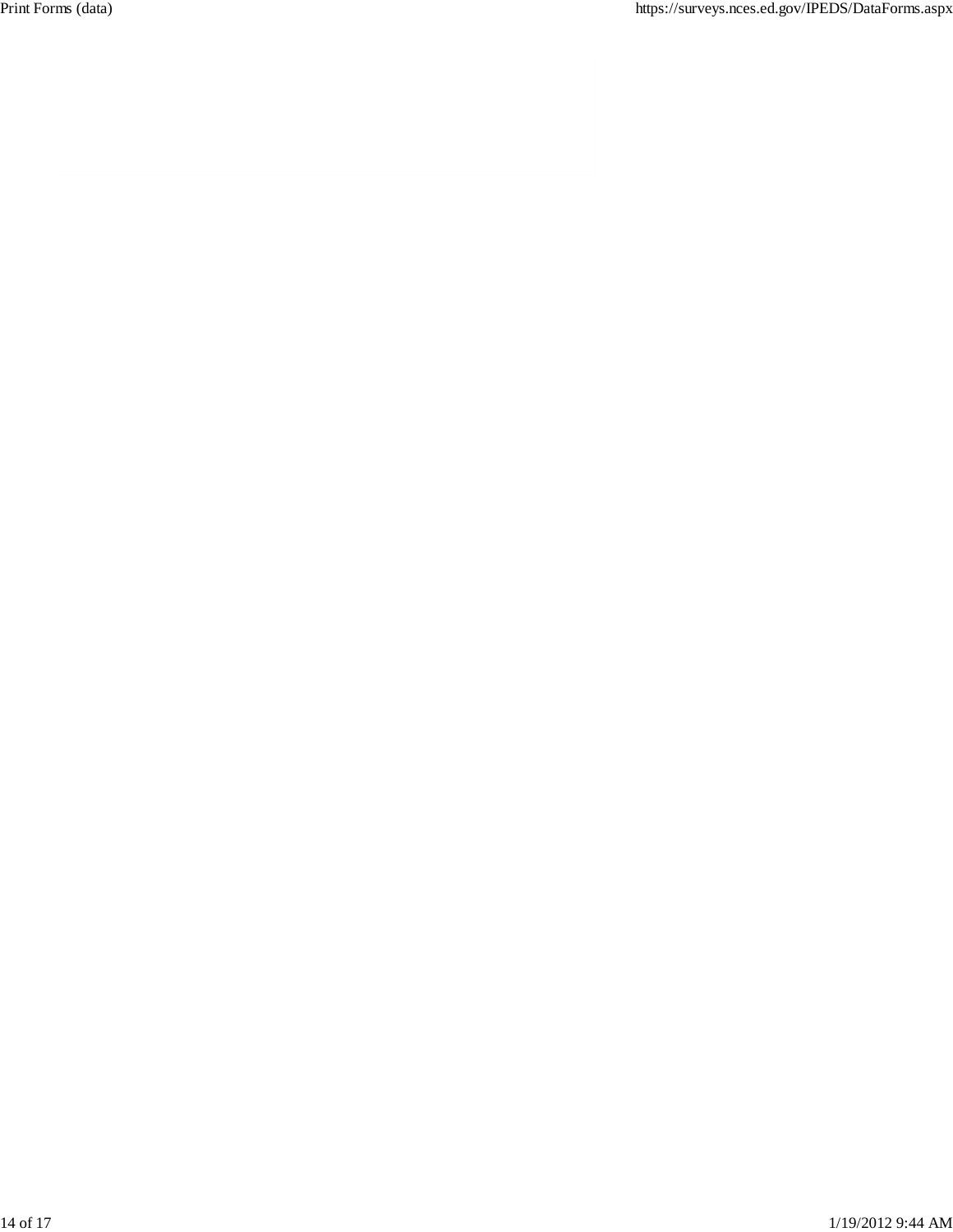Institution: Parkland College (147916) Noting the Muslim User ID: P1479161

# **Summary**

# **IPEDS Student Financial Aid (SFA) Survey Summary**

IPEDS collects important information regarding your institution. All data reported in IPEDS survey components become available in the IPEDS Data Center and appear as aggregated data in various Department of Education reports. Additionally, some of the reported data appears specifically for your institution through the College Navigator website and is included in your institution's Data Feedback Report (DFR). The purpose of this summary is to provide you an opportunity to view some of the data that, when accepted through the IPEDS quality control process, will appear on the College Navigator website and/or your DFR. College Navigator is updated approximately three months after the data collection period closes and Data Feedback Reports will be available through the ExPT and sent to your institution's CEO in November 2012.

Please review your data for accuracy. If you have questions about the data displayed below after reviewing the data reported on the survey screens, please contact the IPEDS Help Desk at: 1-877-225-2568 or ipedshelp@rti.org.

| Total grant aid received by all undergraduate students                       | \$14,545,483                                                  |                                                    |  |
|------------------------------------------------------------------------------|---------------------------------------------------------------|----------------------------------------------------|--|
| Number of undergraduate students who received a Pell Grant                   | 3,071                                                         |                                                    |  |
| Percentage of FTFT students receiving any financial aid                      |                                                               | 64%                                                |  |
|                                                                              |                                                               |                                                    |  |
|                                                                              | Percentage of FTFT<br>students receiving<br>grant aid by type | Average amount of<br>grant aid received by<br>type |  |
| Total                                                                        | 50%                                                           | \$4,629                                            |  |
| <b>Federal Government</b>                                                    | 44%                                                           | \$4,230                                            |  |
| Pell                                                                         | 44%                                                           | \$4,087                                            |  |
| Other Federal                                                                | 8%                                                            | \$820                                              |  |
| State/Local Government                                                       | 18%                                                           | \$1,451                                            |  |
| Institutional                                                                | 9%                                                            | \$2,292                                            |  |
|                                                                              |                                                               |                                                    |  |
|                                                                              | Percentage of FTFT<br>students receiving<br>loans by type     | Average amount of<br>loans received by<br>type     |  |
| Total                                                                        | 40%                                                           | \$4,132                                            |  |
| Federal                                                                      | 40%                                                           | \$4,010                                            |  |
| Non-federal                                                                  | 1%                                                            | \$6,064                                            |  |
|                                                                              |                                                               |                                                    |  |
| Average net price for FTFT students who receive grant aid                    |                                                               | \$5,064                                            |  |
| Average net price for FTFT students who receive Title IV federal student aid |                                                               |                                                    |  |
| $$0 - 30,000$                                                                |                                                               | \$5,452                                            |  |
| $$30,001 - 48,000$                                                           | \$5,805                                                       |                                                    |  |
| $$48,001 - 75,000$                                                           |                                                               | \$8,208                                            |  |
| $$75,001 - 110,000$                                                          |                                                               |                                                    |  |
|                                                                              |                                                               |                                                    |  |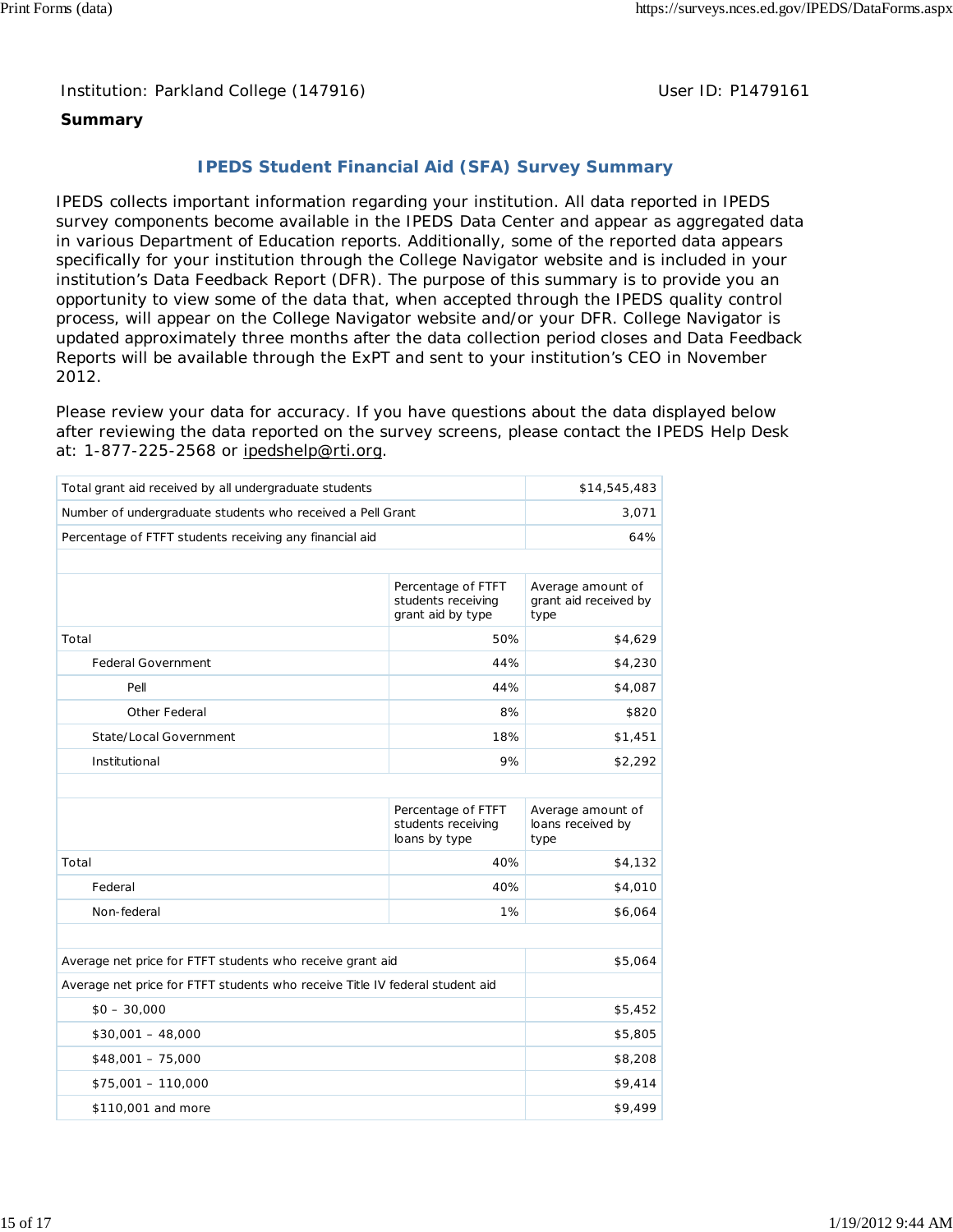|                    | Institution: Parkland College (147916)                                                                                                                                                                                                                                                                                                                                             |                           |     | User ID: P1479161         |
|--------------------|------------------------------------------------------------------------------------------------------------------------------------------------------------------------------------------------------------------------------------------------------------------------------------------------------------------------------------------------------------------------------------|---------------------------|-----|---------------------------|
| <b>Edit Report</b> |                                                                                                                                                                                                                                                                                                                                                                                    |                           |     |                           |
|                    | <b>Student Financial Aid</b>                                                                                                                                                                                                                                                                                                                                                       |                           |     |                           |
|                    | Institution: Parkland College (147916)                                                                                                                                                                                                                                                                                                                                             |                           |     |                           |
| Source             | Description                                                                                                                                                                                                                                                                                                                                                                        | Severity Resolved Options |     |                           |
|                    | Screen: Part C, Page 2 - Enter Information about Group 2                                                                                                                                                                                                                                                                                                                           |                           |     |                           |
| Screen<br>Entry    | The average amount of this type of aid is outside the<br>expected range when compared with last year's value.<br>Please check the number of students and the total<br>amount of aid awarded to them, and fix or explain the<br>discrepant values. (Error #7147)                                                                                                                    | Explanation               | Yes | Back to<br>survey<br>data |
| Reason:            | This is correct to the best of my knowledge. With such a small number of loans across<br>years in this category, these can show more fluctuation.                                                                                                                                                                                                                                  |                           |     |                           |
|                    | Screen: Part D - Enter Information about Group 3                                                                                                                                                                                                                                                                                                                                   |                           |     |                           |
| Screen<br>Entry    | The number entered is outside the expected range<br>when compared with last year's value. Please explain. Explanation<br>(Error #7169)                                                                                                                                                                                                                                             |                           | Yes | Back to<br>survey<br>data |
|                    | As per our Financial Aid Director, this trend of more students living at home coincides<br>Reason: with the economy and students tending to move back or stay at home with their<br>parents.                                                                                                                                                                                       |                           |     |                           |
|                    | Screen: Part E - Enter Information about Group 4                                                                                                                                                                                                                                                                                                                                   |                           |     |                           |
| Screen<br>Entry    | The number entered is outside the expected range<br>when compared with last year's value. Please explain. Explanation<br>(Error #7169)                                                                                                                                                                                                                                             |                           | Yes | Back to<br>survey<br>data |
|                    | As per our Financial Aid Director, this trend of more students living at home coincides<br>Reason: with the economy and students tending to move back or stay at home with their<br>parents.                                                                                                                                                                                       |                           |     |                           |
| Screen<br>Entry    | The average amount of grant and scholarship aid<br>awarded is smaller than expected for this income level<br>in comparison with the other income levels. Please<br>check the values entered for the number of students Explanation<br>in Group 4 who were awarded aid and the total<br>amount of grant and scholarship aid awarded to these<br>students and explain. (Error #7317) |                           | Yes | Back to<br>survey<br>data |
| Reason:            | Nearly all aid given to the highest two income categories was Federal Work Study. As<br>we are only reporting grant/scholarship aid, a very small number of cases remain for<br>these two income groups, and given the small numbers, these amounts can fluctuate<br>greatly, thus making the averages appear off. These amounts are correct.                                      |                           |     |                           |
| Screen<br>Entry    | The total number of Group 4 students who were<br>awarded any Title IV aid across all income levels is<br>outside of the expected range based on the prior year<br>value. Please fix or explain. (Error #7333)                                                                                                                                                                      | Explanation               | Yes | Back to<br>survey<br>data |
| Reason:            | This Fall term had higher enrollment counts as well as more financial need than the<br>prior Fall term.                                                                                                                                                                                                                                                                            |                           |     |                           |
| Screen<br>Entry    | The total amount of grant or scholarship aid awarded<br>to Group 4 students from the federal government,<br>state/local government, or the institution across all<br>income levels is outside of the expected range based<br>on the prior year value. Please fix or explain. (Error<br>#7332)                                                                                      | Explanation               | Yes | Back to<br>survey<br>data |
| Reason:            | This Fall term had higher enrollment counts as well as more financial need than the<br>prior Fall term.                                                                                                                                                                                                                                                                            |                           |     |                           |